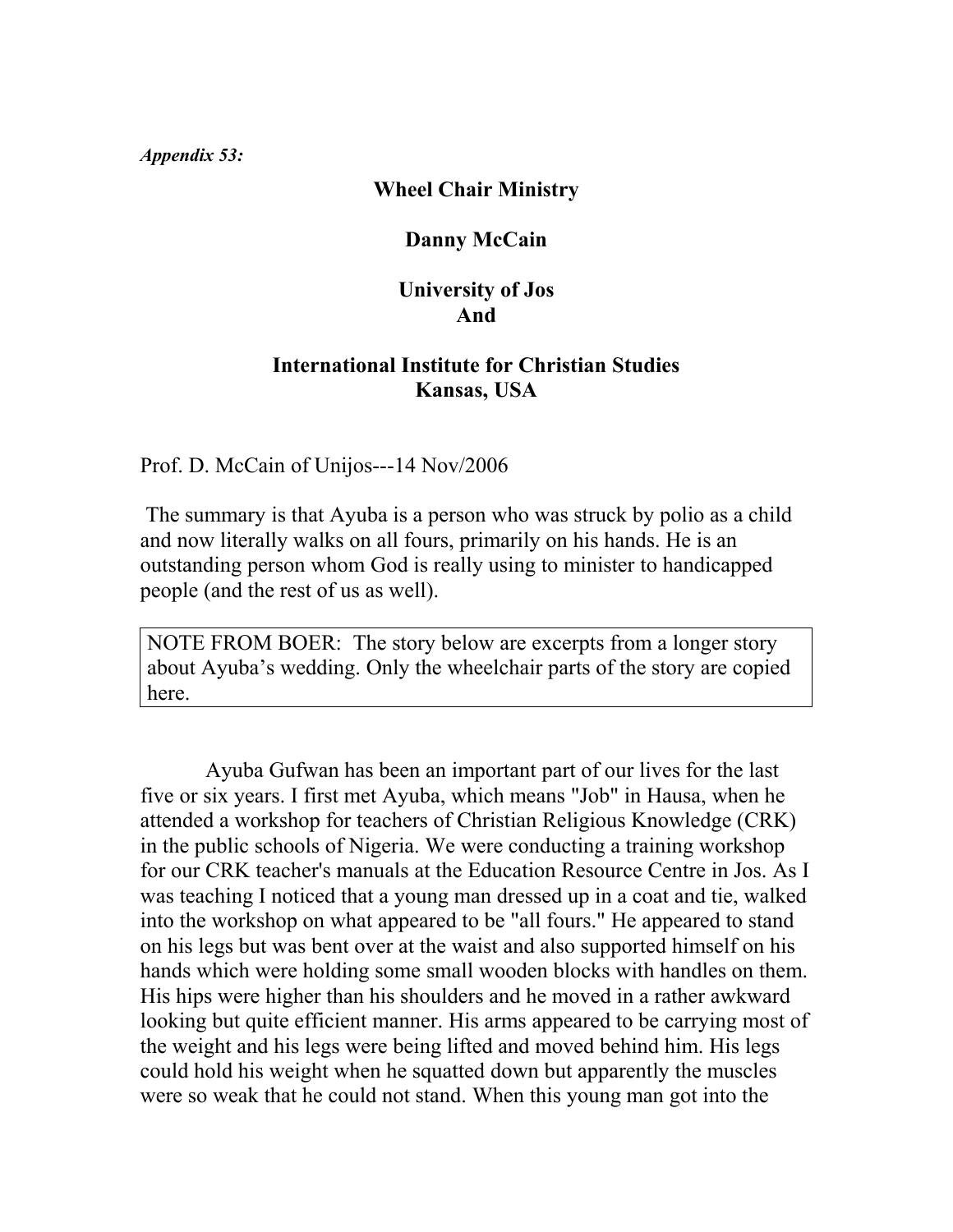classroom and sat in a chair, you could not tell that he was any different from anyone else. During a break in the workshop, I met him and learned that his name was Ayuba Gufwan.

 Ron Rice was with me that day, helping to conduct parts of the workshop. When we went outside that day, we discovered that Ayuba had come to the workshop in a three-wheeled wheelchair. It was actually big tricycle made out of bicycle parts. The pedaling mechanism is reversed and the tricycle is normally pedaled with the hands, though the one Ayuba had, was actually pedaled with one hand rather than two. When we went out for a break, we discovered that Ayuba's wheelchair had a flat tire. Ron is a very compassionate person and when he found out that it would cost less than five dollars to buy Ayuba another tire for his wheelchair, Ron gave him the money for a new tire.

 A couple of weeks later, Ron and I went to Gombe for the annual meeting of the National Association of Bible Knowledge Teachers (NABKTN). Interestingly Ayuba was there with this three-wheeled wheelchair. We were able to talk a bit more with him. Ron was especially intrigued by his initiative—to travel by public transportation with this wheelchair somehow tied onto the vehicle—took a lot of courage and determination.

#### Responding to a Need

After this meeting, Ron reflected a good bit on Ayuba and his wheelchair. The wheelchair he had at that time actually had only one pedal so Ayuba used only his right arm to pedal himself. He then used the left hand to steer it. It would obviously be less tiring being able to use two arms to pedal so Ron began inquiring about the possibility of getting this wheelchair modified so it could be pedaled with both hands. Thomas, one of our drivers, suggested it might just be easier to get a new wheelchair, one that was made to be pedaled with both hands. He thought we could get one from Relevant Technology, a workshop that is somehow associated with the government and helps to train handicapped people. Ron asked Thomas to go check on this.

A couple of days before Ron and Sharon were to leave to return to Seattle that year, Ayuba came pedaling his wheelchair up to our house to say "thank you" to Ron for his earlier assistance. Ron had been wanting to see him and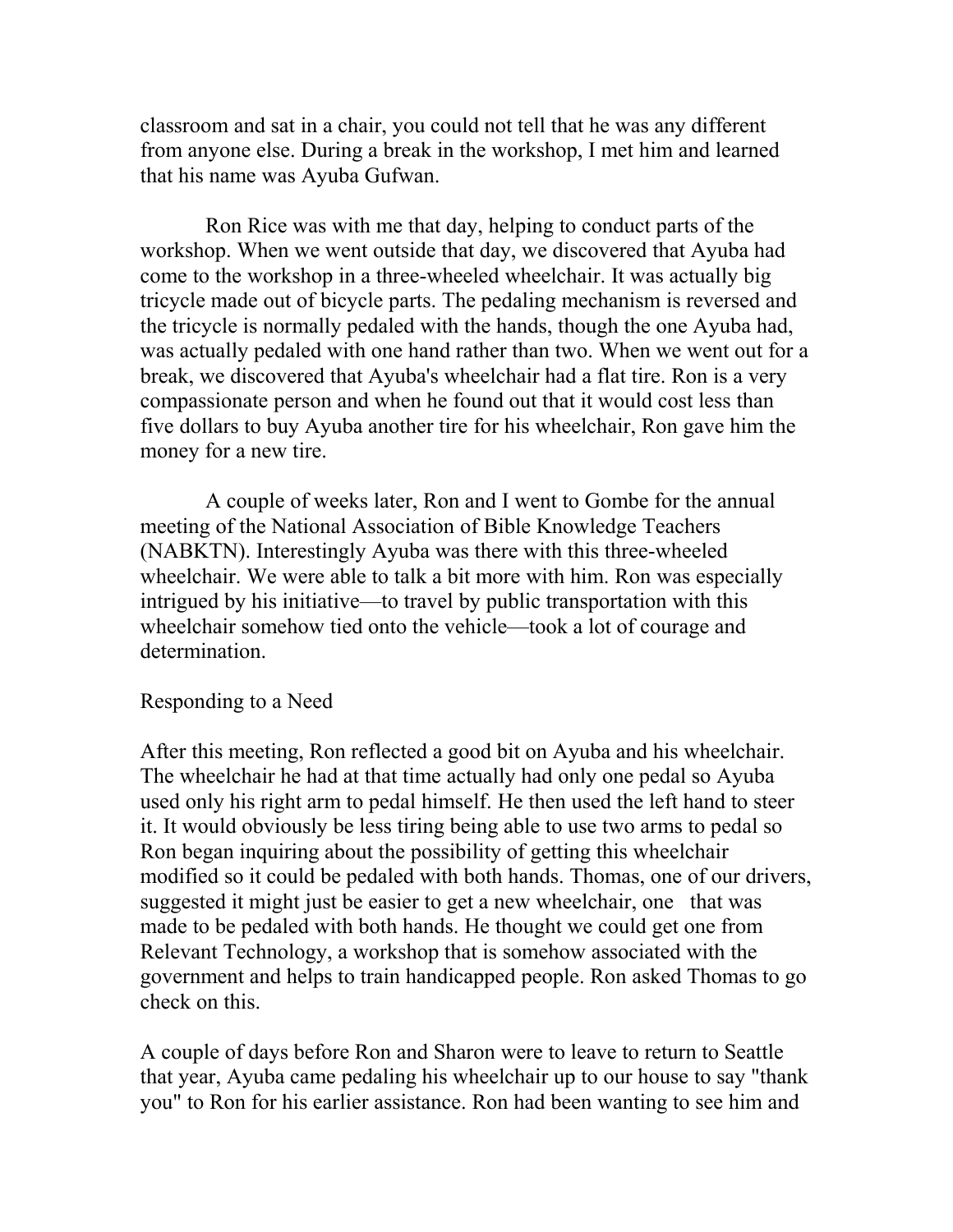felt that it was a minor miracle that Ayuba just showed up at the house. Because of Thomas' research, Ron was able to purchase a new two-handed wheelchair from Relevant Technology and presented it to Ayuba. In addition to getting a new wheelchair, Ron found out that it was hard for Ayuba to reach the blackboard while teaching so Ron had a portable blackboard made for him as well.

During this trip, we obviously learned a lot more about Ayuba. He had gotten polio as a child. When he reached school age, his father sent him to a rehabilitation school near Mangu, hoping that they could teach him how to walk. However, after three years, it became obvious that that was not going to happen. Therefore, Ayuba was withdrawn from school in the third grade and became an apprentice to a blacksmith. Eventually, when he was 19 years old, his uncle gave him the old one-handed wheelchair and he was able to go back to primary school. He completed primary school and applied to the university. Although he was well qualified to go to the university, he was passed over two different years so eventually enrolled in the Nasarawa State College of Education in Akwanga, where the IICS family John and Char Lotzgesell are now teaching. He majored in Christian Religious Education (CRE) and after three years, earned the National Certificate of Education (NCE), the basic teaching qualification in Nigeria. He came to Jos and was employed by the Ministry of Education to teach CRK. He was assigned to a secondary school in Jos North Local Government. On the first day he reported to work, the principal told him, "Today, there is a workshop for CRK teachers at the Education Resource Centre (ERC). You should go to it." So, on his first day on the job, Ayuba pedaled himself across Jos to the ERC and that is where we met him. After that, he enrolled in the evening law programme at the University of Jos and eventually completed his law degree.

#### The Beautiful Gate Initiative

 During that second year after we had met Ayuba, we gave three or four wheelchairs to needy people, arranged by Ayuba. Ron took more video footage and went back to Seattle and showed it to his church and others. More people came forward that time to offer to pay \$100 for a wheelchair that would change a child's life. So the next year, we gave 15 or 20 more wheelchairs to children who had been afflicted with polio. At first we would invite all the recipients to my house for a dedication ceremony. Later, we started taking these wheelchairs out to the various local governments (like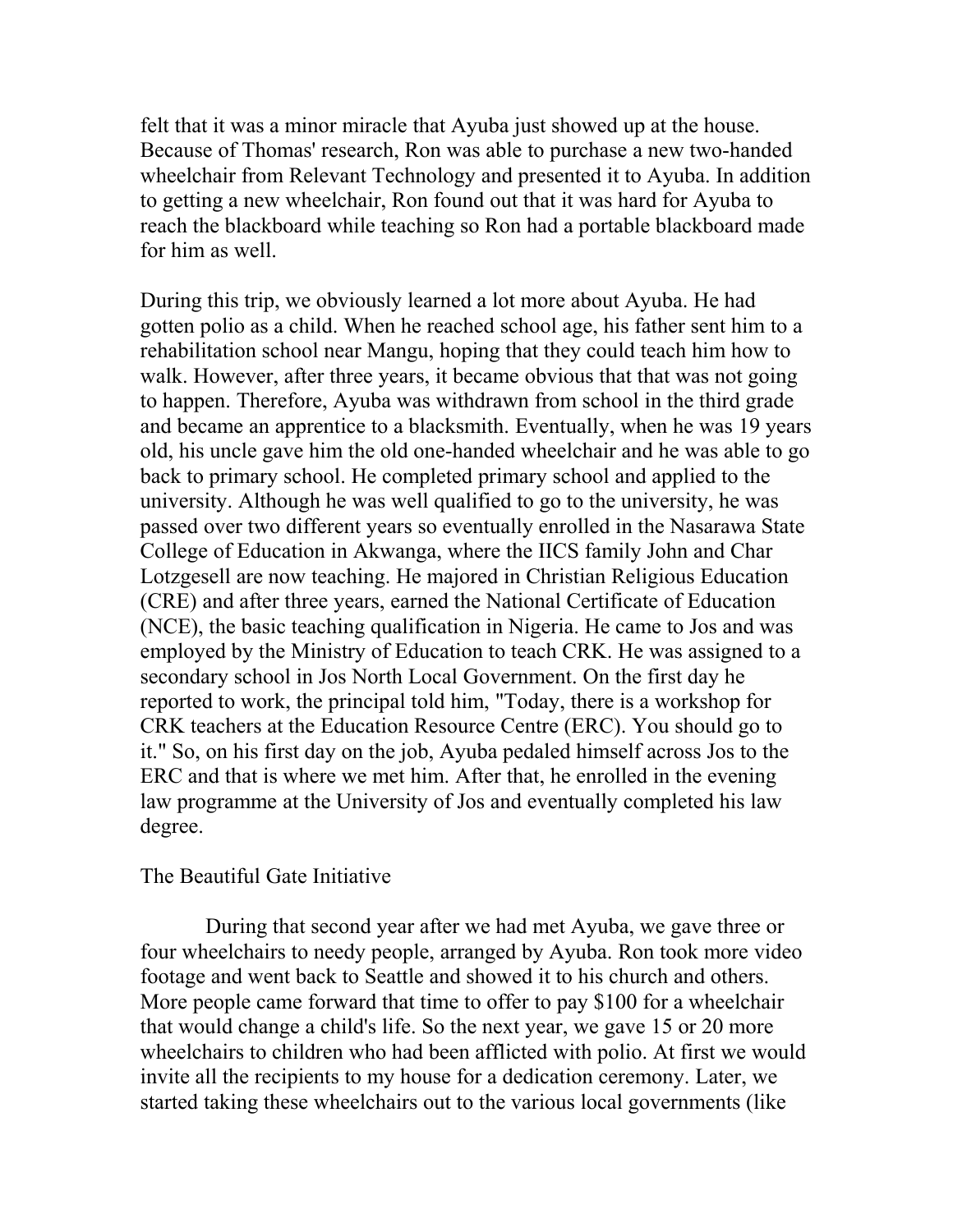counties). It was now obvious that this was growing into something more than just one person helping a couple of handicapped people. This had grown into the "wheelchair ministry." At first it was named the "Good Shepherd Ministry" but apparently there was some conflict with that name so the name was eventually changed to the "Beautiful Gate Initiative," in honor of the lame man in Acts 3 who was healed at the Beautiful Gate of the Temple.

This ministry has grown from that humble beginning. We have now given out over 1250 wheelchairs. In addition, Ron and Ayuba have been interested in helping people with other handicaps as well. Ron has been able to buy folding white canes for about \$15 apiece. He has brought over several hundred of those and given them away to blind students. We have also used a little bit of the "wheelchair" money to help two or three people have surgeries that would correct a handicap enough to enable them to walk or walk better.

About three years ago, Ayuba had a vision of starting our own shop so we could not only make the wheelchairs a little cheaper but we could also provide jobs and training for handicapped people. I knew that this would be the eventual outcome but was afraid that we were a little premature in this project. However, Ayuba was very enthusiastic so we supported him. Someone gave a piece of land that already had some sheds on it. Ron eventually got some money to help Ayuba build the wall around it and get all the necessary equipment including welding machines, pipe benders, saws, and other equipment needed to run such a shop. We also eventually bought a big diesel generator because the electricity is so unstable we cannot count on it. Another major purchase was a van to use for getting the parts that are used in building the wheelchairs and also for hauling the completed wheelchairs to their various destinations. We joined in with IICS on a 50-50 arrangement to buy and maintain the van.

#### **Report from Prof. Danny McCain of Unijos—27 Apr/2008 xxxx**

My former student, Apollos, came by the house this afternoon and gave me a report of the 15 wheelchairs that went to Tella in Taraba State last October, shortly after you left Nigeria.

**=================**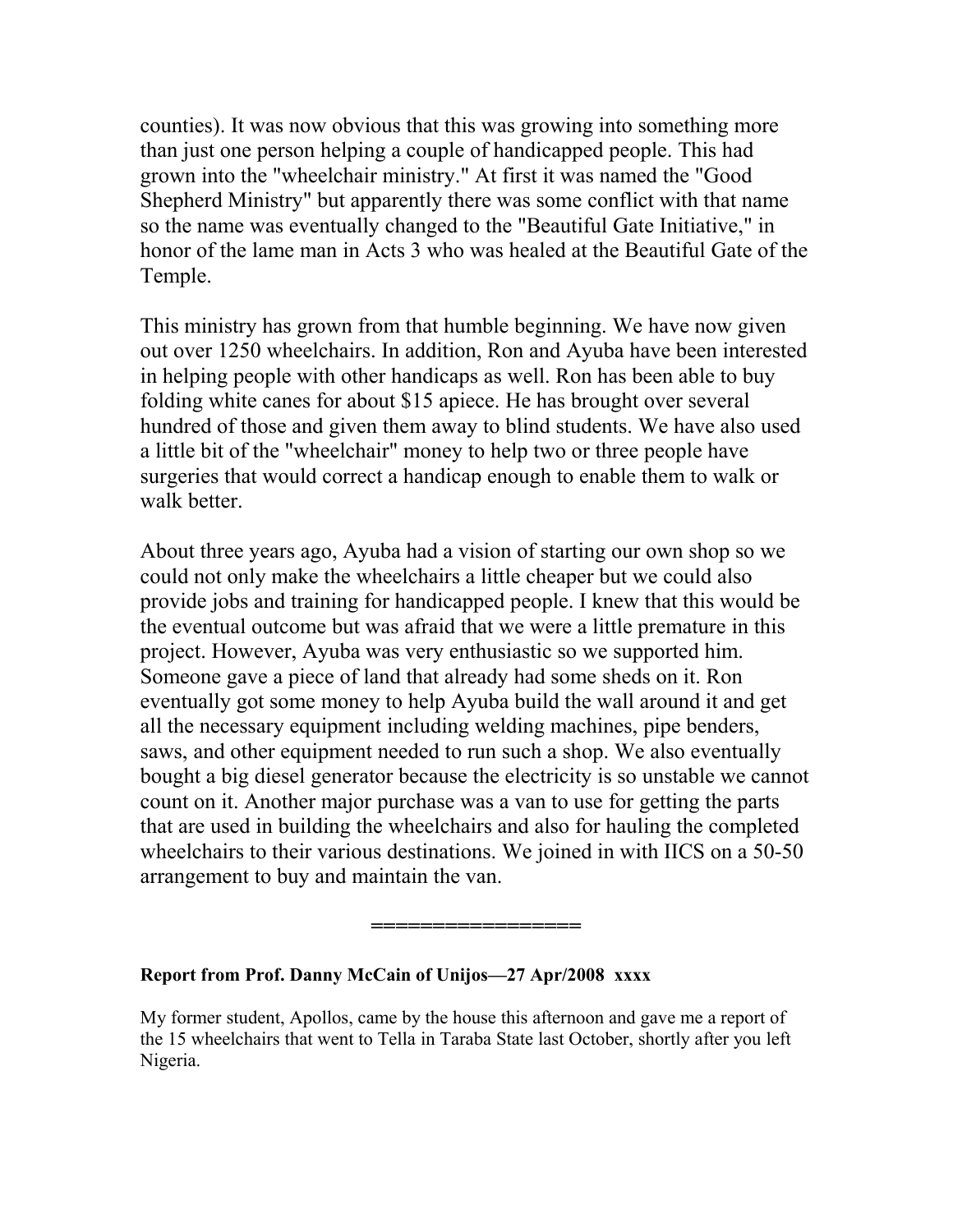You probably will remember Apollos. He is one of the graduates of our Diploma in Christian Studies program here at the University of Jos. He came to me about four years telling me about an evangelistic ministry he was planning among a pagan group of people in Taraba State. I gave him a little money to help him. He has repeated this attempt every year around Christmas time since and I have tried to support him each time. He finished the Diploma program about two years ago and has moved over to Taraba State as a missionary. He is a very serious-minded person, almost intense.

Two years ago, Apollos managed to get four wheelchairs from Ayuba to give away in Tella, which is on the main road between Wukari and Jalingo. To get there you go to Ebe and cross the Benue River on an old-fashioned barge that has been turned into a ferry. Last year, Apollos convinced Ayuba, with some support from me, to provide 15 more wheelchairs for the Tella area. Thomas left here early one morning to take them to the place and managed to get back quite late that evening. .When Thomas reported the next day, he said, "Ogah, it is a long way." Apollos came this afternoon to give me a report of those wheelchairs.

He said in preparing for this distribution, he deliberately chose to give some to Muslims. In fact, he gave 7 to Muslims and 8 to Christians. He had apparently gone around and investigated who needed these the most and had also met with the traditional rulers in that area. In early November they invited the recipients to come to Tella the day before they were to be given. Apollos spent some time with them and their relatives explaining how to take care of the wheelchair and explaining a little bit of the gospel.

A few weeks later some of the Muslims began complaining about the sign that is painted on the back of them. They had painted "Jesus Cares For You" in Hausa on the back of each. Some of the radical Muslims started complaining to the parents of the children who had received the wheelchair that they should not have the name of Jesus on anything they owned. They wanted to remove the name of Jesus from them. This complaint was eventually carried to the village head who is a Muslim. He called the parties who were complaining and said, "Jesus is the one who brought these wheelchairs here. If you want to clean the name of Jesus off of them, Jesus might come back and take these away from us. Jesus is mentioned in the Qur'an and no one has cleaned his name out of the Qur'an." He then asked the people, "Do you want your children to start crawling around on the ground again?" They replied, "Oh no." He then encouraged them to stop complaining. He called Apollos and told him the issue was settled and they would be happy to have Jesus bring any more wheelchairs to them.

Apollos said that this whole thing has caused quite a stir in the Muslim communities. He says that he is receiving many reports of people sitting around under the mango trees talking about why and how this Jesus would do something so wonderful for them. In the past, they have thought of Christians as drunkards and immoral and violent people and have not really seen this side of Christianity before. They are now being forced to rethink their views about who Jesus is.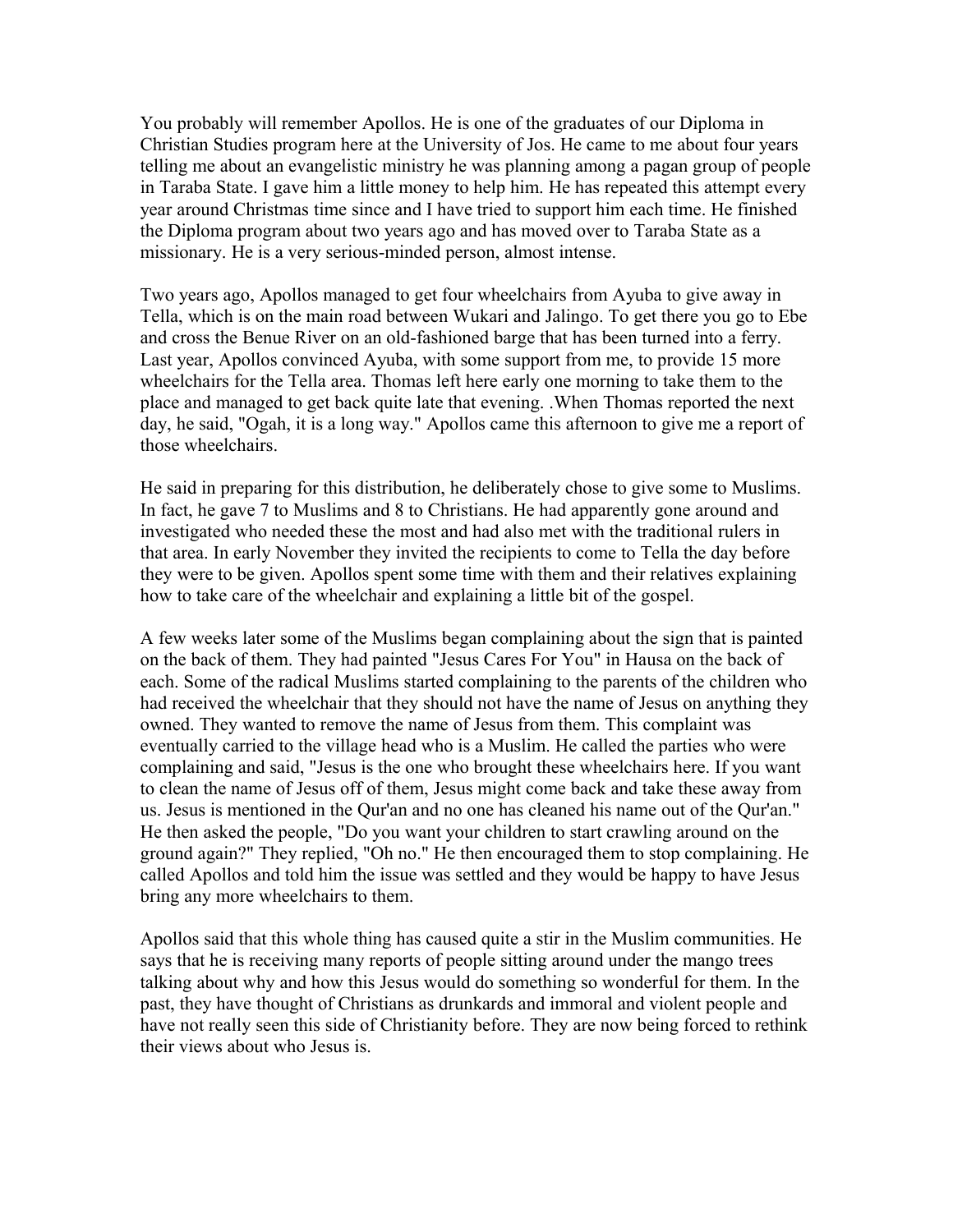Apollos also reported to me that the district head, the Muslim chief over many chiefs in that area, called him recently to talk about the wheel chairs. He was not able to personally come to the wheel chair presentation because of another function but had sent a representative. And apparently he was very pleased with what had been reported to him. He asked Apollos if the ministry had a headquarters building in Tella. Of course, Apollos had to say no. The chief said, "You know when white people are involved, they like to see things done properly. It would be shameful for the white man to come and there not be a proper place to receive him." Therefore, he promised that he would give whatever land was needed for Apollos' ministry to build a headquarters building in the area. He told him to go back to Tella and select any land he wanted and come and report back to him. Apollos did so. The chief sent a letter to the local government headquarters telling them that they should deed this piece of land over to them. He also told him that he would make a contribution toward the building whenever they started erected it.

Apollos is planning another wheelchair dedication toward the end of the year. I encouraged him to make it around the middle of October and you would be here and be able to attend. I also told him when he was leaving to greet the village head and tell him that we had received the report and were happy that they had accepted the wheelchairs in the name of Jesus. I also told him to tell him that all of the children who had received them had to go to school and the adults should be encouraged and supported in the petty work they were doing.

The second part of the report was about Apollos' ongoing attempts to reach these pagan people called the Kamachi people. It is quite a large tribe (I am guessing somewhere between 50,000 to 100,000). They are still pagan and, in some places, almost aboriginal. There is not a single church or mosque in their land. In some of the villages, they still do not wear clothes. Their king only takes a bath once per year. And when he does, a male child that is born that month is sacrificed and the blood of the child is mixed with water to bath the king. In addition, the king must be blind. When the last king died, they took his son and put him in a cave and filled the cave with smoke until he went blind.

Apollos has had several quite successful trips to this group over the last three of four years. He has gotten three converts so far. In February, he took a large group into this area to do some evangelism. However, the people would not allow them to set up their PA equipment this time because the masquerade (the pagan god) was not happy. They said that the masquerade had told them they were to have nothing to do with these people. If they converted to the God of these foreigners or even if they allowed their children to go to the schools these people were wanting to start, they would stop offering sacrifices to the gods and the land would stop yielding its crops.

Because of this problem, Apollos decided that they should go right to the central village and try to see the king to see if they could get him to override the ruling of the lower group. So, for the first time, he went to this village with about 20 of the evangelists who had gone with him. They requested to see the king but the people got angry and started shouting and threatening to kill them. They had one convert from that tribe with them who was translating for them. The local people tried to grab him and kill him. They were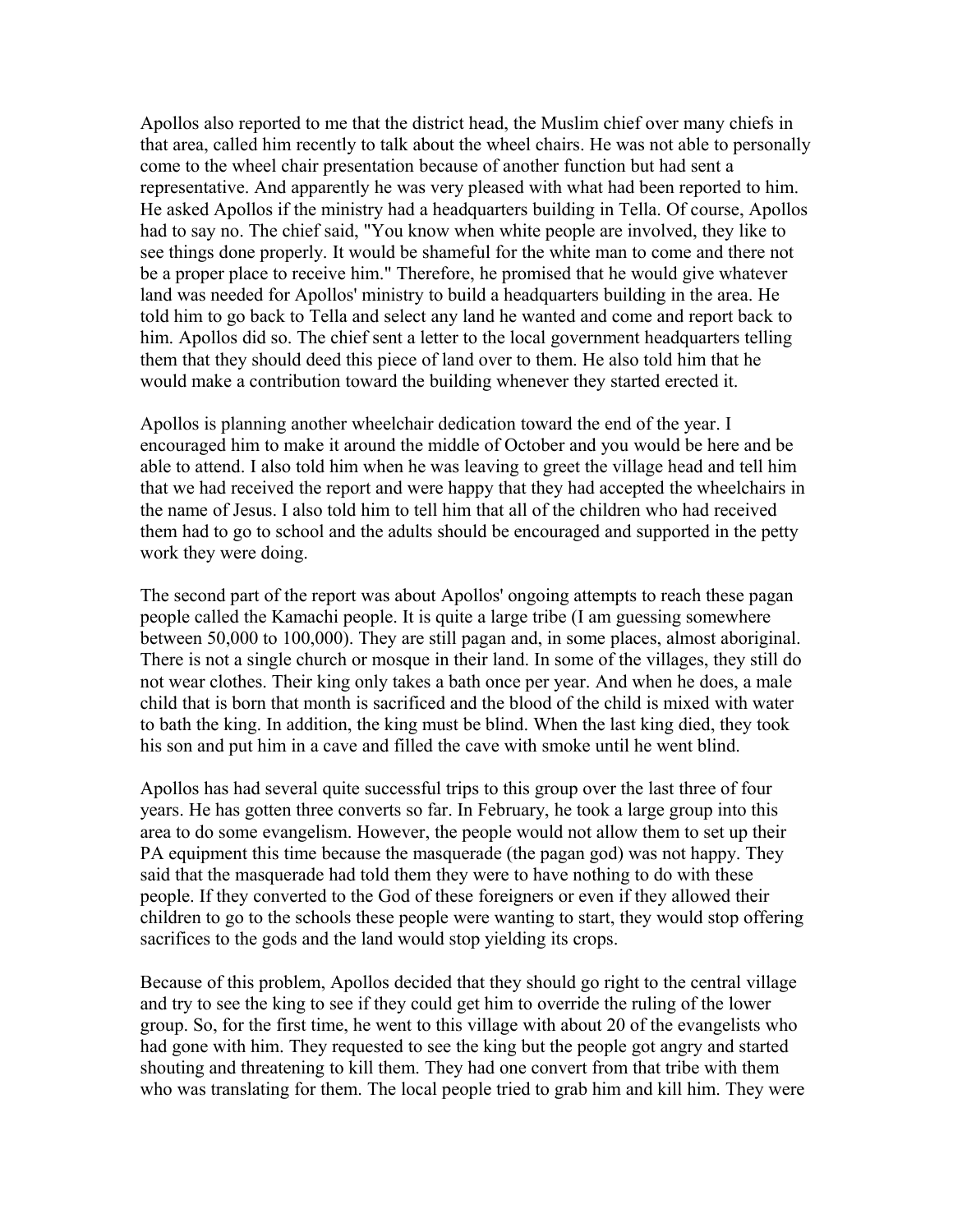shouting that he was the one who was bringing these foreigners into the land and it was his fault that their masquerade was angry with them. They tried to get to this man but the 20 evangelists surrounded him, trying to protect him. They kept throwing stones. They brought out their big machetes and seriously tried to kill their tribesman. Apollos kept pleading with them, "We have not come here to fight; we have come here for peace; we have come here to help you not fight you."

They had brought one motorcycle with them to carry a large bundle of clothes that they had brought to give to the people. At one point, when the local people were scattered a bit, they plotted together. The man riding the motorcycle quickly started it, the local convert rushed out and jumped on the motorcycle and they went roaring out of the village. The people chased after them a bit but the motorcycle quickly got away. So they were successful in getting the local person away from the angry mob but when he left, they lost their translator and so there was much confusion in the crowd. Finally, the local people found someone who could speak Hausa and he came and became the interpreter. The local people said that because they had helped to local person escape, they were not going to release them. In fact, they threatened to kill them all.

Finally someone suggested that they consult the king. So someone went to see the blind king and narrated to him what had happened. He listened and finally instructed that the local people should release the people. Because they had come for peaceful purposes, they should not be harmed. However, the king sent word to them that because the gods were angry, they should not come back to that land until they were invited. So with that word from the king, Apollos and his people were released to go.

Apollos does not know exactly how to proceed but is not willing to give up on these people. In fact, he is planning to go back into the area in the next three or four weeks. He will go with only one other person. He is convinced that it was the large crowd that spooked the people. They had all been quite friendly before and he is convinced that they will accept him next time he goes.

So that is the report from Apollos, the Tella missionary, on this Sunday afternoon.

Danny

**=========================== xxxx**

**July 30, 2007**

Professor Danny McCain of UJ tells a story about the ongoing Wheel Chair Ministry in which he is involved. His story begins at a time he had just returned from abroad.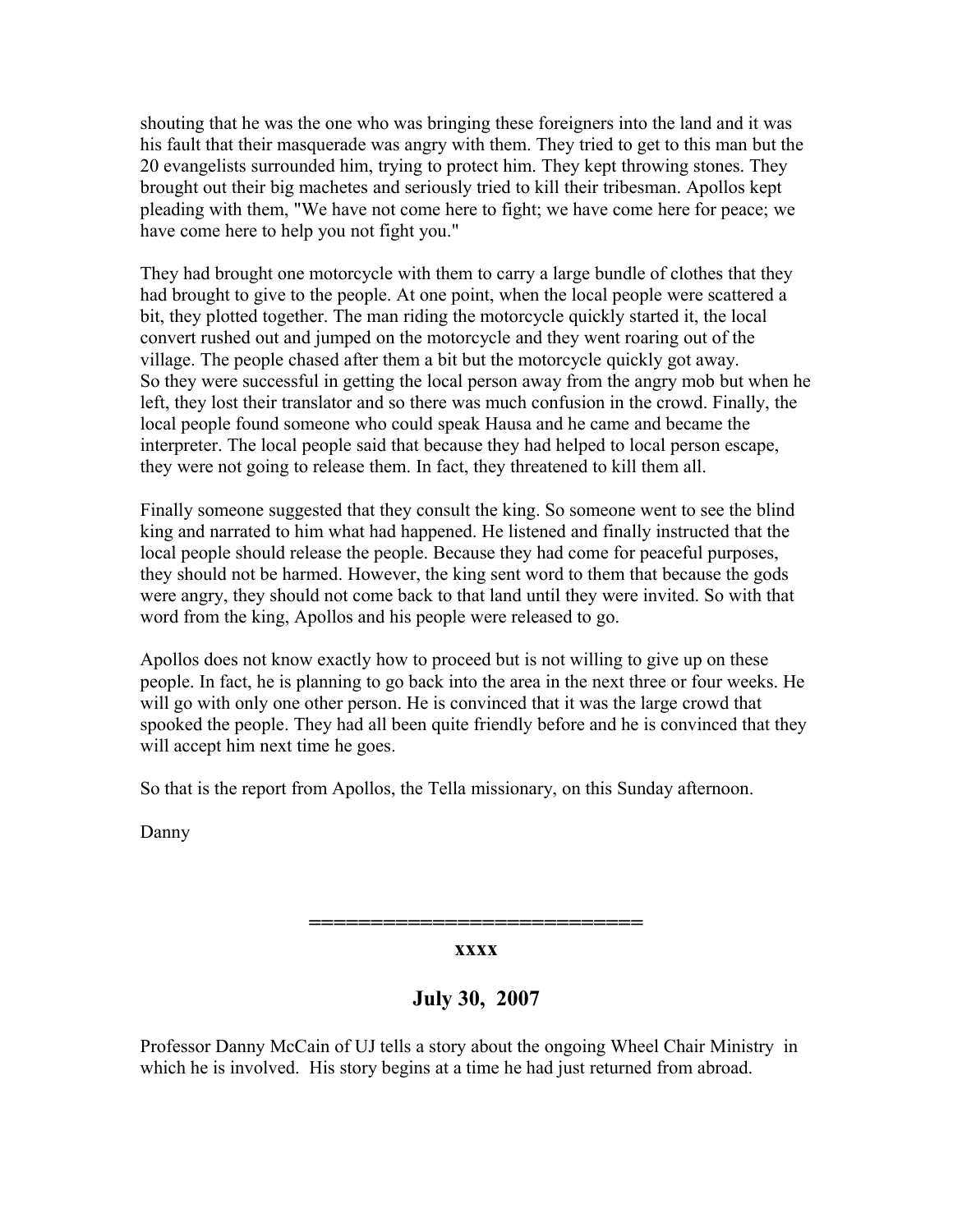We were happy that Ayuba came to see us within a day or so of our arrival. He continues directing the Wheelchair Ministry in a very exemplary manner. He reported to me about one of the projects that I really hated to miss this summer. Here is the background. In early May, we were supposed to do an AIDS project<sup>[1](#page-7-0)</sup> in Maiduguri but it got postponed at the last minute. While we were going to be in Maiduguri, which is the big city in the northeast corner of Nigeria, we were going to dedicate 100 wheelchairs during that week. However, because the AIDS project fell through, I could not justify the time to go up to Maiduguri for this ceremony. Since this is a 96 percent Muslim area, I decided to send one of my Muslim colleagues, Umar Farouk, to ride up with Ayuba for the dedication. Umar is very close to us and very comfortable around Christians. I thought it would be helpful for Ayuba to have him along on this trip. They got along wonderfully well.

On the trip, Ayuba mentioned something to him that has been frustrating to us. We do not discriminate against the Muslims in giving wheelchairs. However, we make the same requirements of them that we make for others.

1) The recipients have to go to school, if they are of school age and to some kind of technical training if they are above school age and 2) they have to refrain from begging. We believe that street begging demeans these people and we want to encourage work. We have had good results with our Christian young people keeping these rules.

However, Ayuba has been very discouraged by the Muslim recipients. Invariably, a few days after receiving their wheelchairs, they are back on the street begging. Therefore, Ayuba raised this issue with Umar on their long trip to Maiduguri.

As they brainstormed together, they decided to develop something of a pilot project. They decided they would give 30 wheelchairs to Muslim recipients at the Central Mosque in Jos. They would screen the 30 recipients and require each of them to have a sponsor who would make sure they went back to school. In addition to the general ceremony when they gave the wheelchairs, they would have an all-day workshop for these recipients to try to better prepare them to live as handicapped people in their society. I really wanted to go to the Central Mosque and dedicate these things and make a speech about the love of Jesus to all these Muslim leaders but I missed that

<span id="page-7-0"></span><sup>1</sup>McCain is involved in many social projects, another one being an interfaith AIDS programme. This report was hastily written. I left it largely in its original shape.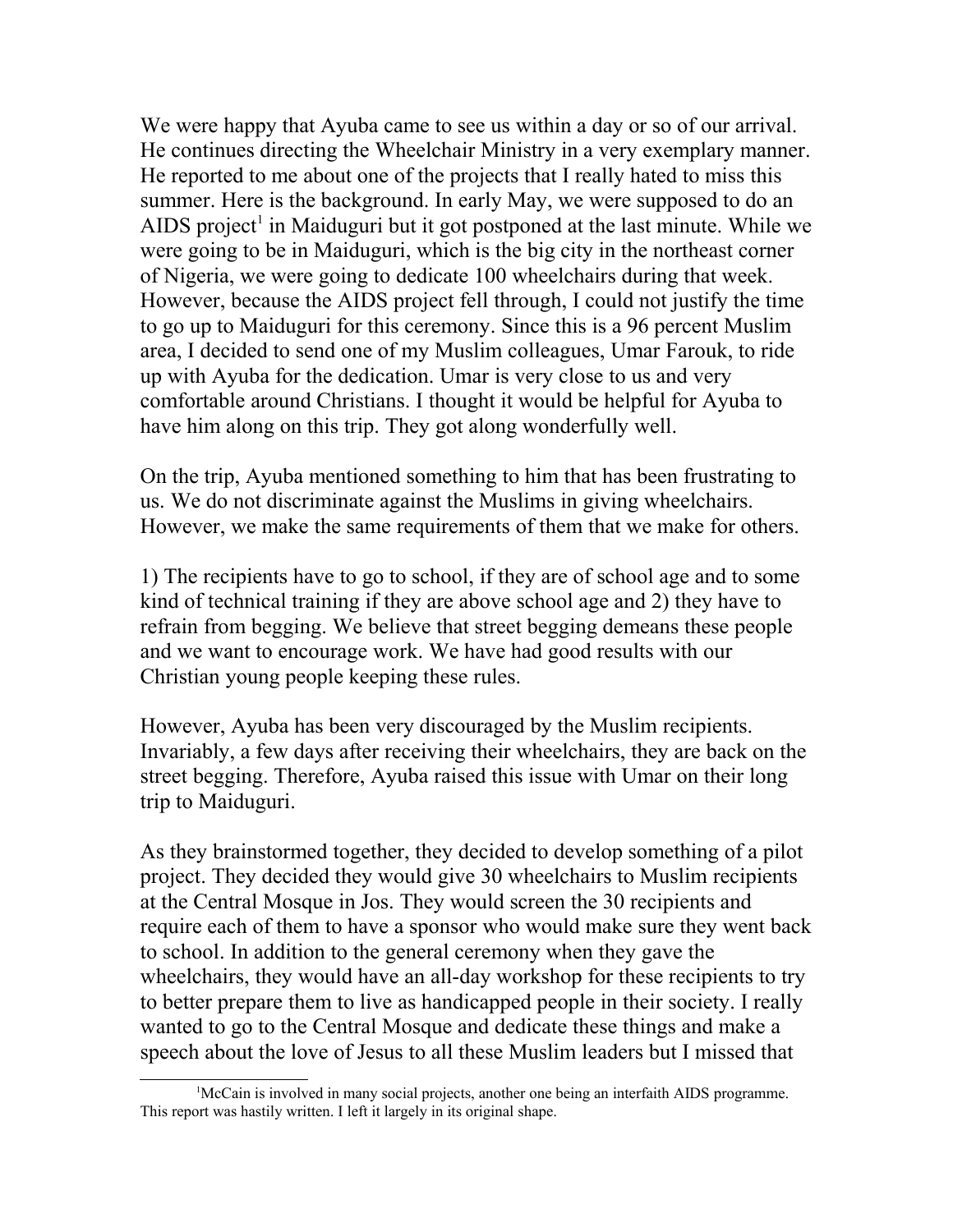opportunity. Fortunately, they did have the meeting and it went just as they had anticipated. In addition, Ayuba was able to meet some of the top Muslim leaders in the state (two emirs actually attended the ceremony) and challenged them to do more for their own handicapped people. From his report, the project was a very big success and helped to build on the good relationships we have attempted to build with Muslims here in the Jos area. I am not exactly sure where we go from here but I am sure that God will open some more doors for us to continue demonstrating the love of Christ to many Muslims who do not have a very positive impression of Christianity.

=========xxxx

Prof. Danny McCain, Unijos

Sunday afternoon 27 April 2008

My former student, Apollos, came by the house this afternoon and gave me a report of the 15 wheelchairs that went to Tella in Taraba State last October, shortly after you left Nigeria.

You probably will remember Apollos. He is one of the graduates of our Diploma in Christian Studies program here at the University of Jos. He came to me about four years telling me about an evangelistic ministry he was planning among a pagan group of people in Taraba State. I gave him a little money to help him. He has repeated this attempt every year around Christmas time since and I have tried to support him each time. He finished the Diploma program about two years ago and has moved over to Taraba State as a missionary. He is a very serious-minded person, almost intense.

Two years ago, Apollos managed to get four wheelchairs from Ayuba to give away in Tella, which is on the main road between Wukari and Jalingo. To get there you go to Ebe and cross the Benue River on an old-fashioned barge that has been turned into a ferry. Last year, Apollos convinced Ayuba, with some support from me, to provide 15 more wheelchairs for the Tella area. Thomas left here early one morning to take them to the place and managed to get back quite late that evening. .When Thomas reported the next day, he said, "Ogah, it is a long way." Apollos came this afternoon to give me a report of those wheelchairs.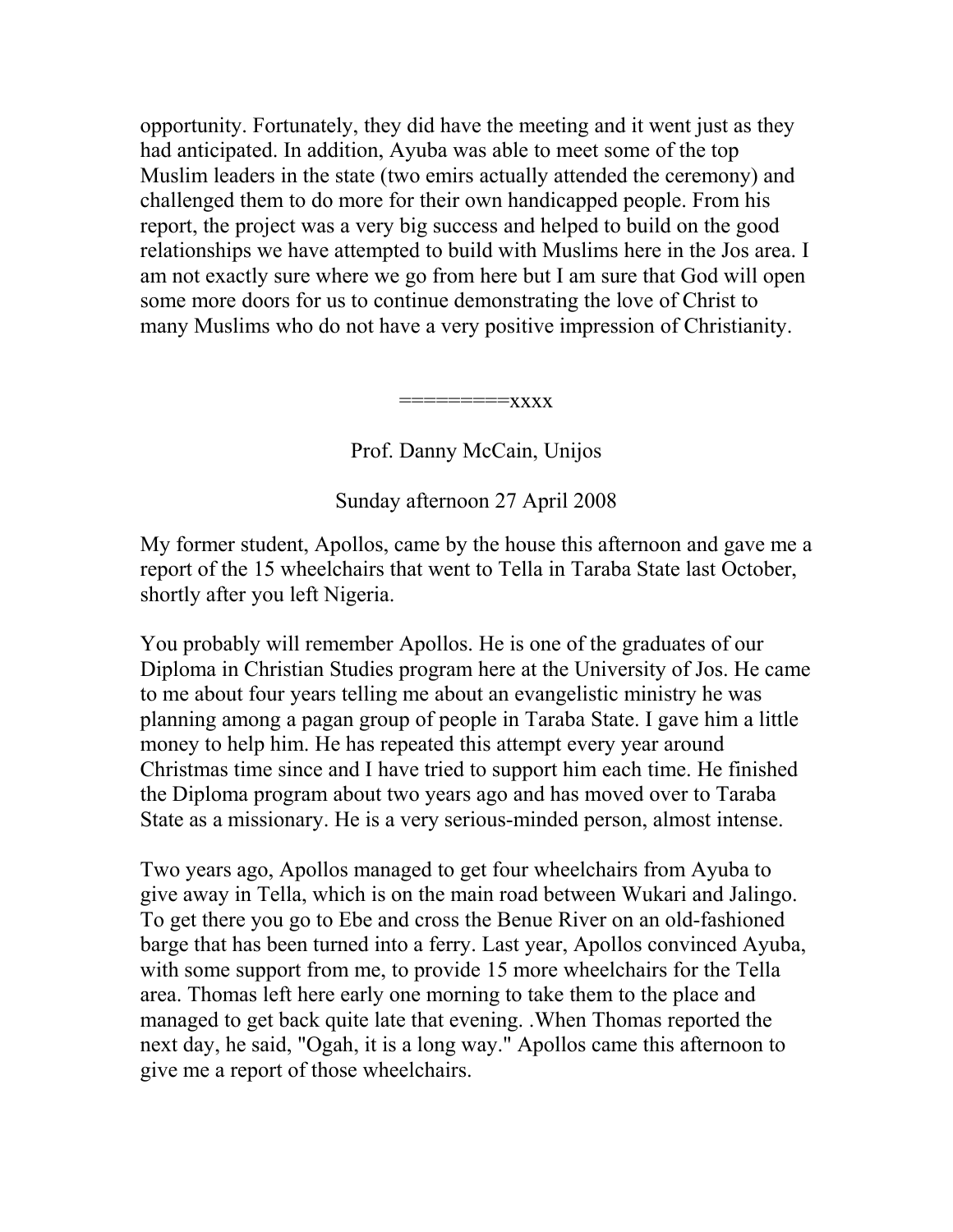He said in preparing for this distribution, he deliberately chose to give some to Muslims. In fact, he gave 7 to Muslims and 8 to Christians. He had apparently gone around and investigated who needed these the most and had also met with the traditional rulers in that area. In early November they invited the recipients to come to Tella the day before they were to be given. Apollos spent some time with them and their relatives explaining how to take care of the wheelchair and explaining a little bit of the gospel.

A few weeks later some of the Muslims began complaining about the sign that is painted on the back of them. They had painted "Jesus Cares For You" in Hausa on the back of each. Some of the radical Muslims started complaining to the parents of the children who had received the wheelchair that they should not have the name of Jesus on anything they owned. They wanted to remove the name of Jesus from them. This complaint was eventually carried to the village head who is a Muslim. He called the parties who were complaining and said, "Jesus is the one who brought these wheelchairs here. If you want to clean the name of Jesus off of them, Jesus might come back and take these away from us. Jesus is mentioned in the Qur'an and no one has cleaned his name out of the Qur'an." He then asked the people, "Do you want your children to start crawling around on the ground again?" They replied, "Oh no." He then encouraged them to stop complaining. He called Apollos and told him the issue was settled and they would be happy to have Jesus bring any more wheelchairs to them.

Apollos said that this whole thing has caused quite a stir in the Muslim communities. He says that he is receiving many reports of people sitting around under the mango trees talking about why and how this Jesus would do something so wonderful for them. In the past, they have thought of Christians as drunkards and immoral and violent people and have not really seen this side of Christianity before. They are now being forced to rethink their views about who Jesus is.

Apollos also reported to me that the district head, the Muslim chief over many chiefs in that area, called him recently to talk about the wheel chairs. He was not able to personally come to the wheel chair presentation because of another function but had sent a representative. And apparently he was very pleased with what had been reported to him. He asked Apollos if the ministry had a headquarters building in Tella. Of course, Apollos had to say no. The chief said, "You know when white people are involved, they like to see things done properly. It would be shameful for the white man to come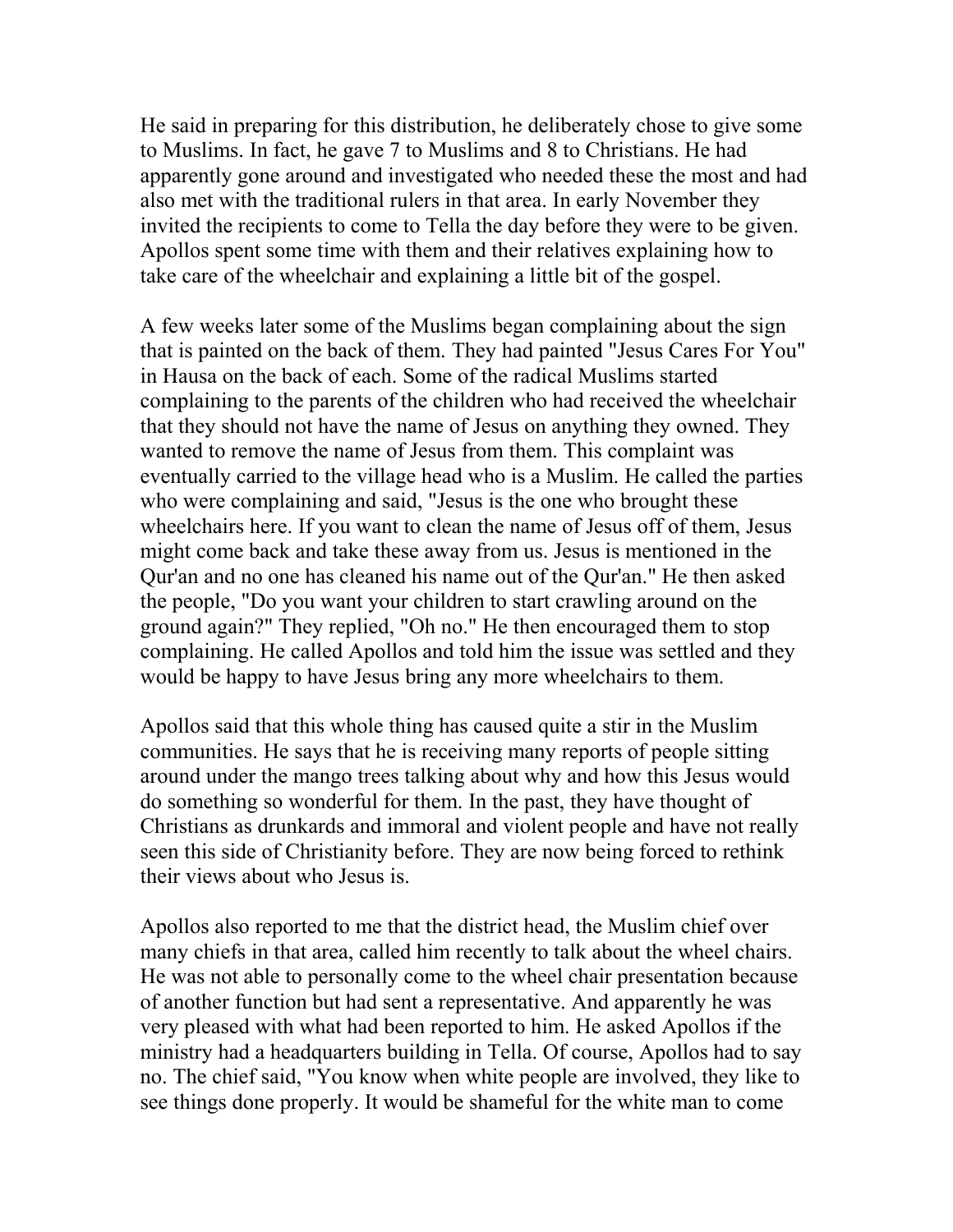and there not be a proper place to receive him." Therefore, he promised that he would give whatever land was needed for Apollos' ministry to build a headquarters building in the area. He told him to go back to Tella and select any land he wanted and come and report back to him. Apollos did so. The chief sent a letter to the local government headquarters telling them that they should deed this piece of land over to them. He also told him that he would make a contribution toward the building whenever they started erected it.

Apollos is planning another wheelchair dedication toward the end of the year. I encouraged him to make it around the middle of October and you would be here and be able to attend. I also told him when he was leaving to greet the village head and tell him that we had received the report and were happy that they had accepted the wheelchairs in the name of Jesus. I also told him to tell him that all of the children who had received them had to go to school and the adults should be encouraged and supported in the petty work they were doing.

## Xxxx

### **WHEELCHAIRS FROM JESUS – CHAPTER TWO** Dr. Ron Rice October 27, 2008

NOTE FROM BOER: Ron Rice is an American friend to McCain who comes occasionally to help out with the wheelchair ministry and work together with Ayuba.

The plan was to meet my partner in the wheelchair ministry, Ayuba Gufwan, about halfway. Andrew and Reuben would return to Jos, and Ayuba and I would travel east to a rather remote part of Taraba State for a presentation of 30 wheelchairs on Saturday morning. This was to be the next installment in the account reported by Danny McCain (see attachment) and written up in the July-August issue of *Mission Frontiers* entitled "Wheelchairs from Jesus." (See [www.wheelchairsforNigeria.org](http://www.wheelchairsfornigeria.org/) for a link.)

Ayuba, who walks on his hands from polio, had not charged the air conditioner in his Honda minivan with hand controls, so the long trip was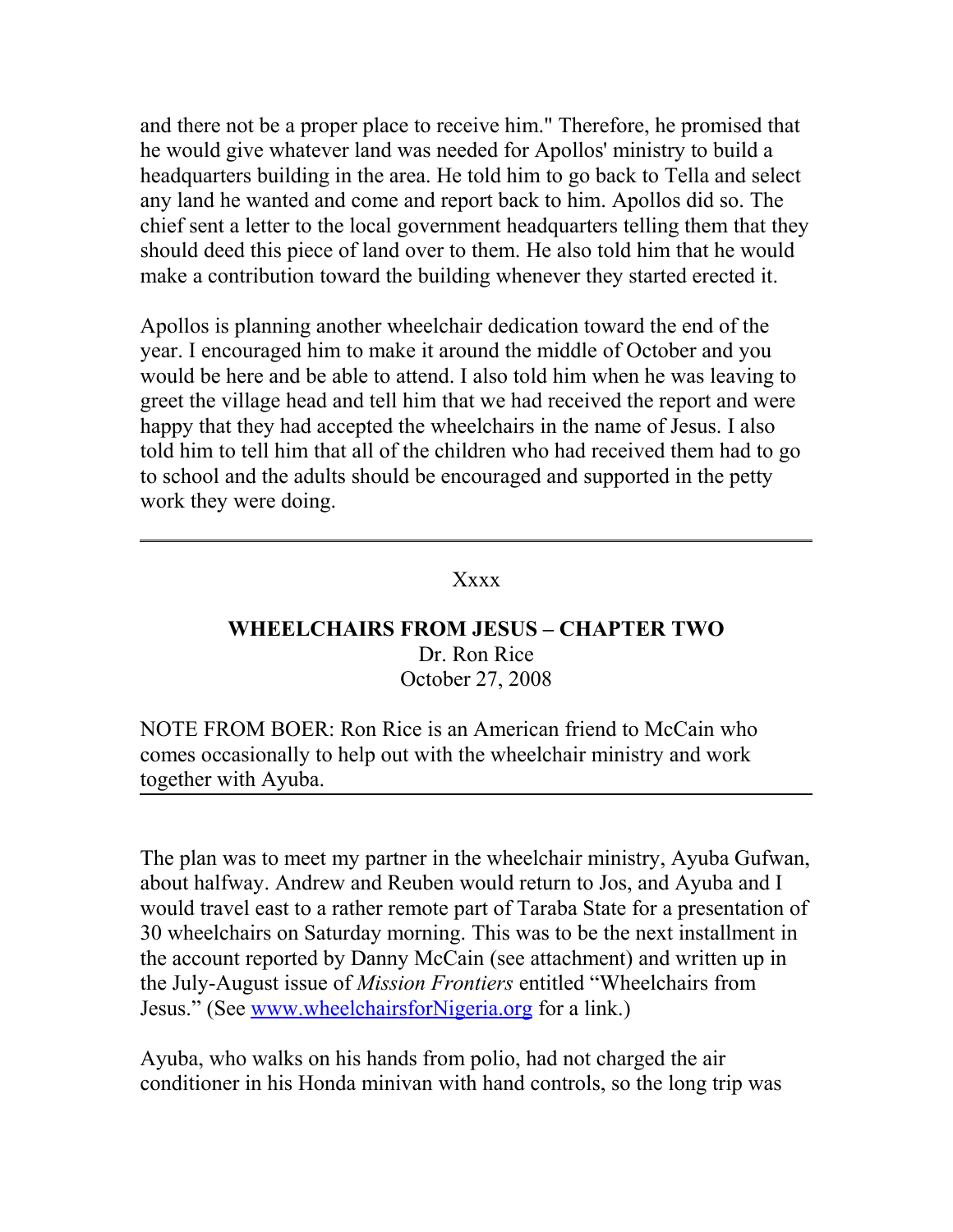hot and miserable. This road was good, but it gets dark at 6:00 in Nigeria, and driving at night is nerve-wracking. People walking along the highway in the dark, along with bicycles and motorcycles without lights, are a constant worry, to say nothing of the occasional armed robbers blockading the road. But God answered our prayers and we safely pulled into Tella about 8:45, exhausted. Apollos met us on his motorcycle and led us to the "VIP Guest House" on the outskirts of town. Accommodations were basic: a large bed and a fan, a tiny bathroom with a toilet, large container of water, plastic dish for pouring water over you, and a drain in the floor. It was wonderful to take a "shower" but with the oppressive heat, I was sweaty again in a few minutes.

Apollos then led us to a church where there were about 40 people waiting patiently for us in a small room. This was the mission team that Apollos has assembled from 8-10 area churches to do evangelism in the tribe described in Danny McCain's report, and to develop a ministry to the disabled, both Christians and Muslims.

In the morning one of the ladies brought us breakfast and we drove to the venue for the 10:00 program. It was held in a school yard instead of a church, since about half the beneficiaries would be Muslim. Many disabled and their families were already on the long covered veranda of the school, a band was playing Christian songs, a couple hundred plastic chairs were covered with canopies to shade from the hot sun, and in the center were the 30 wheelchairs, neatly lined up in rows, with ribbons around the whole group. Nobody expects these programs to start on time, but by 11:00 over 500 had gathered, including many curious children, attracted by the crowds, the loud music, and the presence of a white man, a rarity in these parts.

Apollos had everything well organized and arranged, including the presence of several traditional rulers and community leaders, a video photographer from the state capital, and the Special Advisor to the Taraba State Governor on Youth and the Disabled, who arrived in a shiny new Camry. When he told me he was a barrister (law school graduate), I said, "Let me introduce you to another barrister, my partner Ayuba Gufwan." I think he was a little taken aback. He said he had no idea this was going to be such a big event, and if he had known, he would have brought some others, and a video camera, to give a better report to the governor. When I told him we were from Jos, he asked if we were from Relevant Technology, a tiny vocational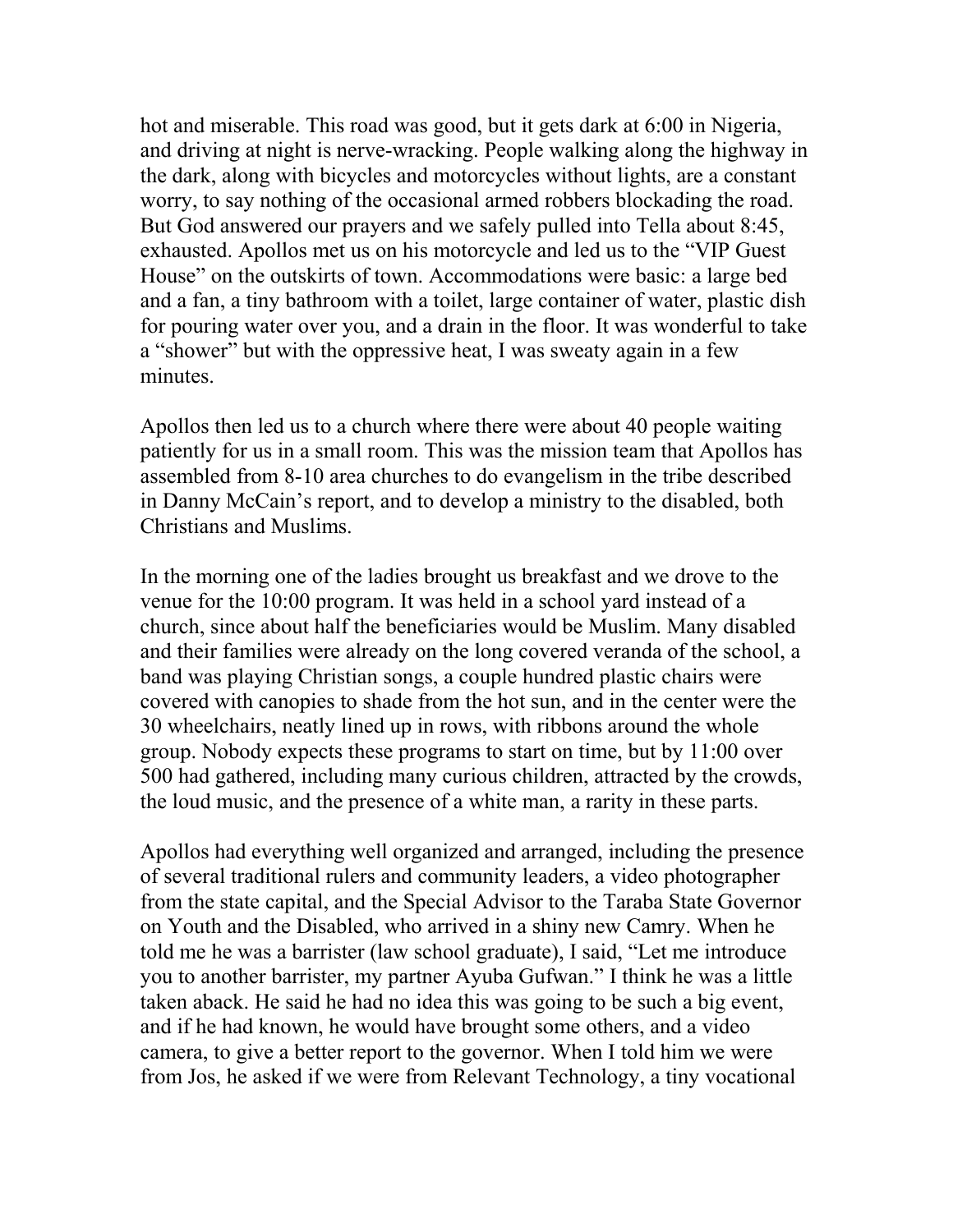training place that makes a few wheelchairs a year. "For every wheelchair they make at Relevant Technology, we make 100," I told him.

I also told the Special Advisor that the governor's wife of Zamfara State was arranging with Ayuba to build 550 wheelchairs and was paying the full cost, 16,000 naira each. Since several hundred disabled folks had staged a protest at the governor's office in Jalingo, Taraba's capital, several days before, I suggested he go back to the governor and try to get him to donate several hundred wheelchairs to the disabled of Jalingo. Ayuba gave him a copy of the Nigerian version of our wheelchair video to show to the governor.

In my talk to the crowd, which was translated into Hausa, I told the story of Jesus healing the paralytic, and that even the Qur'an tells about Jesus giving sight to the blind, healing the leper and raising the dead. I told them that these wheelchairs are being given to both Christians and Muslims in the love of Jesus. I always tell Ayuba's story, how his father told him after the 3<sup>rd</sup> grade that it was a waste to spend any more money on school fees for a boy who walked on his hands, that it wasn't until he was 19 that his uncle built him a wheelchair and he went back to the  $4<sup>th</sup>$  grade, that he is now the only university graduate in the history of his village, and that 1500 came to his wedding in his remote village two years ago. I also tell the story of Franklin Roosevelt, the only president in US history elected 4 times, that he had polio, and that he ruled America from a wheelchair. I tell these stories to inspire the beneficiaries and to try to change attitudes, that just because you are disabled doesn't mean you can't amount to something.

When it came time for the presentations, the Special Advisor cut the ribbons around the wheelchairs, the names were read, and one-by-one the children and adults crawled from the veranda on hands and knees to their wheelchair. I knelt down so I could video each one at eye level. Ayuba says they will remember this day the rest of their life.

As the last several names were being read, two beautifully dressed Muslim girls, about 12 or 14 years old, crawled out from the veranda. Obviously their names were not on the list, and they sat in vain as the last wheelchair was claimed. Then a small boy on homemade crutches came out and also stood in vain. It was heartbreaking. I didn't want to know how many others were still on the veranda, their hopes crushed. I got the microphone and the translator and stood before them and told them how heartbroken I was. I told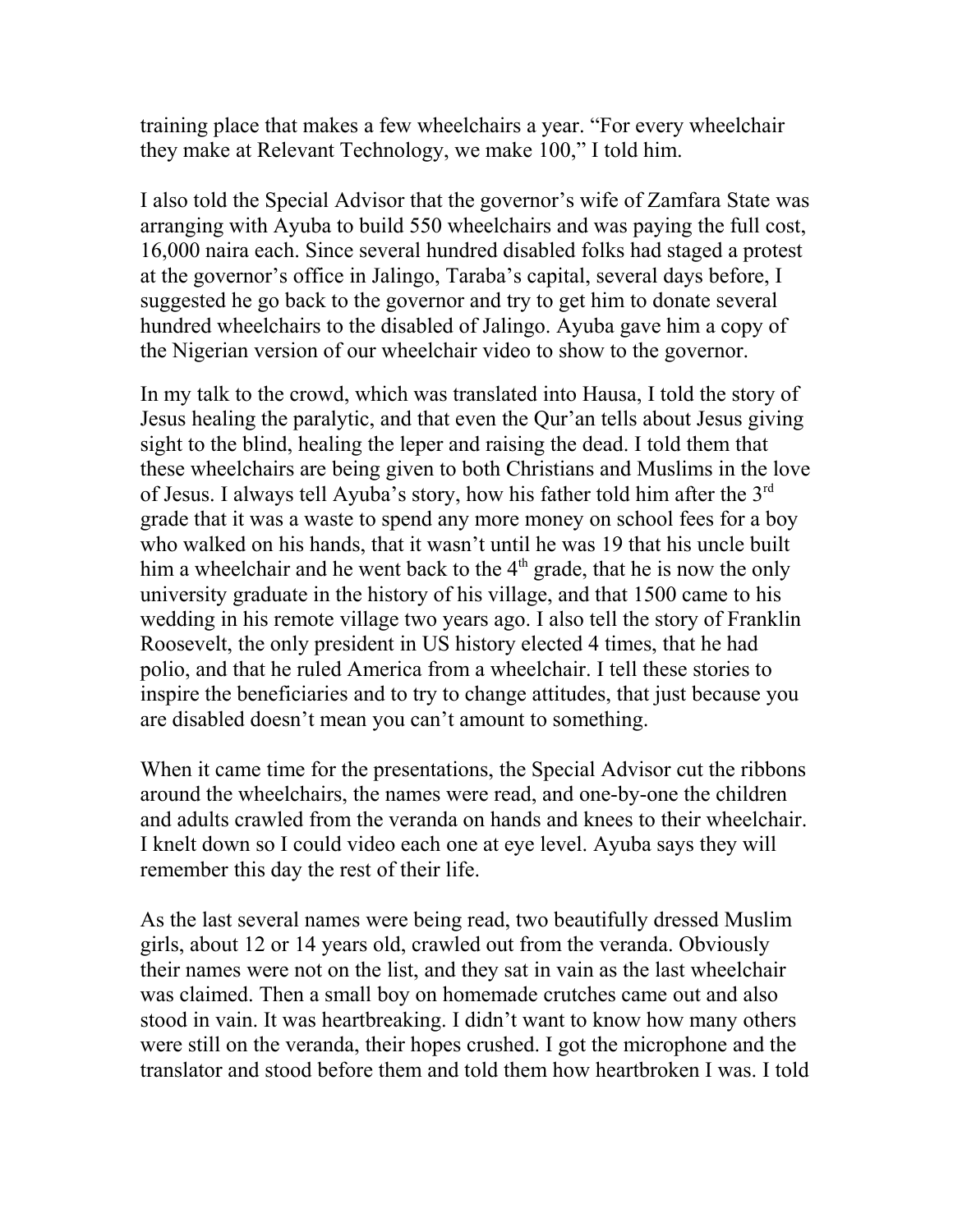them I would be back again next year, and I hoped that this time we would have enough wheelchairs for everyone.

Before he left, I told the Special Advisor that I was counting on him to get the governor to donate a lot of wheelchairs. "I'll be back next October," I told him, "so that is your deadline. I want to be in Jalingo next year to help give out a minimum of 100 wheelchairs." He assured me he would do even better. We'll see if I am able to write Chapter Three next year.

### NOW BACK IN JOS AT THE MCCAIN HOME:

Danny told me the story of his meeting with this very same governor of Taraba several weeks before. He and his team were in Jalingo to conduct an AIDS Awareness workshop for area pastors. While there he attended a Nigerian Independence Day service, also attended by the governor. Several of the speakers were criticizing the corruption and other ills of Nigerian society. The governor in his speech continued in this vein, attributing Nigeria's problems to greed. About three minutes into his speech, he said, "Our special guest today, Professor McCain, from the University of Jos, is a good example for us to follow. He goes all over Nigeria conducting AIDS workshops and speaking at conferences, and he never charges one naira for his services." He then turned and looked directly at Danny, "I've been to your country and I've seen how Americans live and how generous and unselfish they are. They do not look at social problems as opportunities to enrich themselves. Americans go all over the world, helping people and giving unselfishly. That's what has made America so great and that is why God has blessed them so." Danny said he went on for about six or eight minutes praising and thanking him and America, until it got a little embarrassing. So it certainly won't hurt when the Taraba governor finds out our wheelchair project is also connected to Professor McCain! ============xxxx

Dear friends,

An exciting new page has been added to our Wheelchairs for Nigeria website, giving the story of Ayuba's speech at the World Health Organization's polio conference in Geneva last June. It has the special video produced by the Gates Foundation that was shown on the giant screen introducing Ayuba to all the delegates, and the video of his actual speech.

Go to [www.WheelchairsforNigeria.org](http://www.WheelchairsforNigeria.org/) and click on the "WHO" tab. There are also some new photos on the photo page.